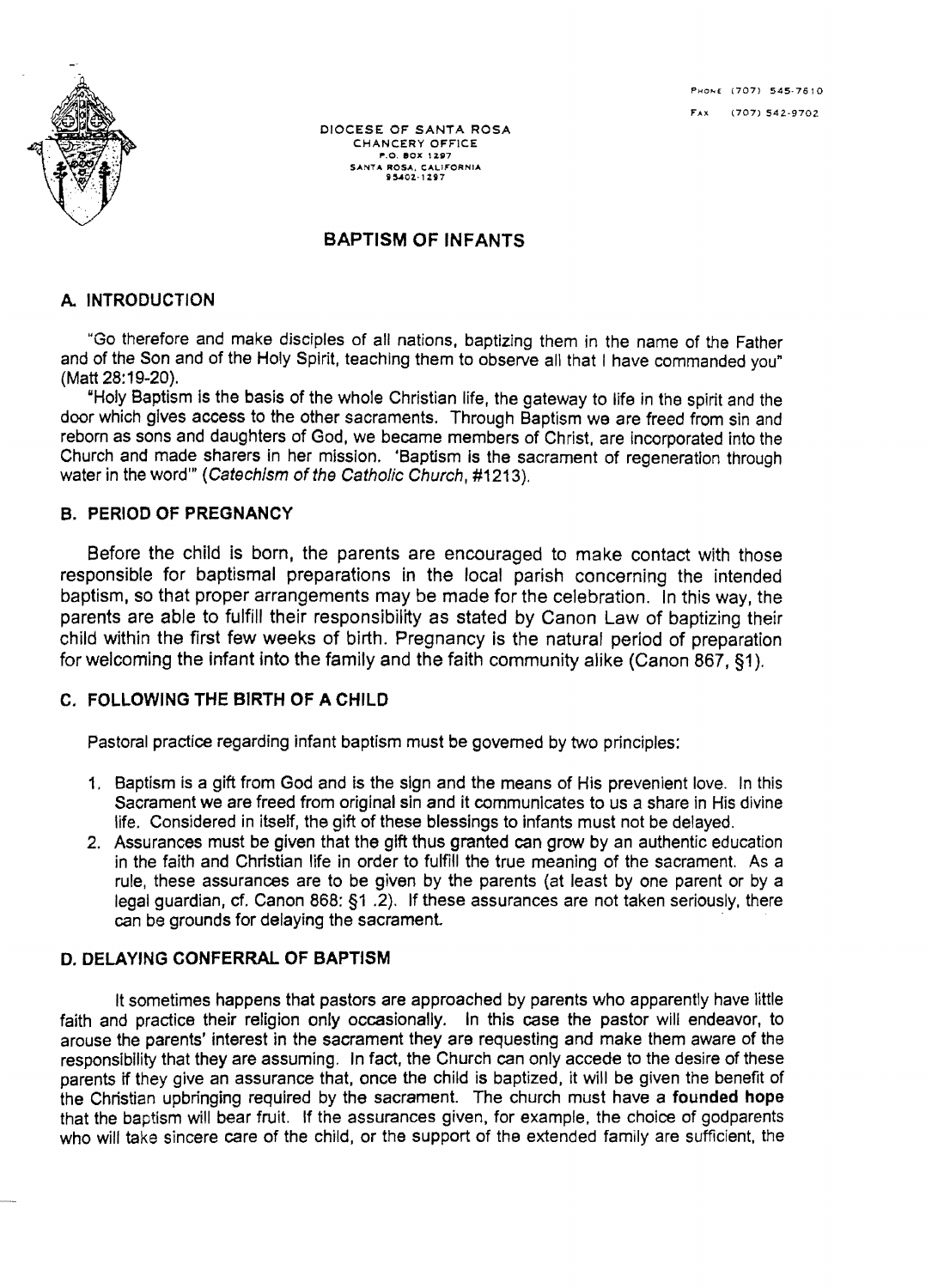priest cannot refuse to celebrate the sacrament without delay. as in the case of Christian families. If on the other hand they are insufficient, it will be prudent to delay baptism; however, the pastors should keep in contact with the parents so as to secure, if possible, the conditions required on their part for the celebration of the sacrament. If even this solution fails, it can be suggested as a last resource, that the child be enrolled in the catechumenate when the child reaches school age.

It must be clear that the delay or refusal of baptism is not a means of exercising pressure on the parents. Rather it is a time of educational delay according to individual cases, aimed at helping the family to grow in faith or to become more aware of their responsibilities. With regard to the assurances, any pledge giving a founded hope for the Christian upbringing of the child deserves to be considered as sufficient.

#### Applications of these Guidelines in the Diocese of Santa Rosa

- 1. In making the difficult and exceptional decision to defer baptism of an infant, the key issue my be stated: When is "founded hope" present and when is it not? Some of the negative criteria used at times by individual ministers of the sacrament do not seem to establish the absence of "founded hope" and therefore should not be used by themselves as sufficient reason for the delay or the refusal of the sacrament. Likewise, whether the parents' marriage is valid or not is a pastoral concern that needs to be prudently addressed on the occasion of the arrangements for baptism, but it likewise does not constitute the key as to whether the "founded hope" required by Church law is present or absent. Even when the parents and/or godparents do not come to the pre-baptism catechesis which the parish provides, this is not, in and of itself, sufficient reason to judge that the necessary "founded hope" is absent.
- 2. In the case of the first couple of children of a family, the person with baptismal responsibility has "founded hope" merely from their own way of living as Catholics or<br>from their sincere intention or promise. However, if there is a convergence of from their sincere intention or promise. circumstances, all of which tend to indicate that this child will not be raised in the Catholic faith by parents or other responsible parties in any realistic sense, then there may well be grounds to delay baptism until the situation' changes. If parents do not attend Mass, express no great determination to see that their children go to Mass, or attend some form of religious instruction and are unwilling to participate in some basic catechesis on the meaning of baptism and their responsibilities as parents, such a convergence of circumstances would be present and a "founded hope" can hardly be seen to be present. If a couple have older children who have not been raised as Catholics, the "founded hope" is clearly lacking.
- 3. Delay of baptism should only be used as a last resort. When baptism is deferred, the door should always be left open so that the parents may return at a later date to the Church.
- 4. Particular sensitivity must be exercised towards those who consider themselves as Catholics, who realize the importance of baptism for their children, but do not necessarily attend Mass with any regularity. In some cases these CathOlics objectively may give little evidence of Catholicity, but subjectively may be leading lives of faith in the Lord. In such instances it is pastorally sound to admit the child to baptism, as long as the parents participate in a pre-baptismal program that will deepen their understanding of their faith in relation to the Christian community. This can be a time of great grace in their lives to draw a little closer to Christ in the mystery of the Church, which is a life-long process for all of us.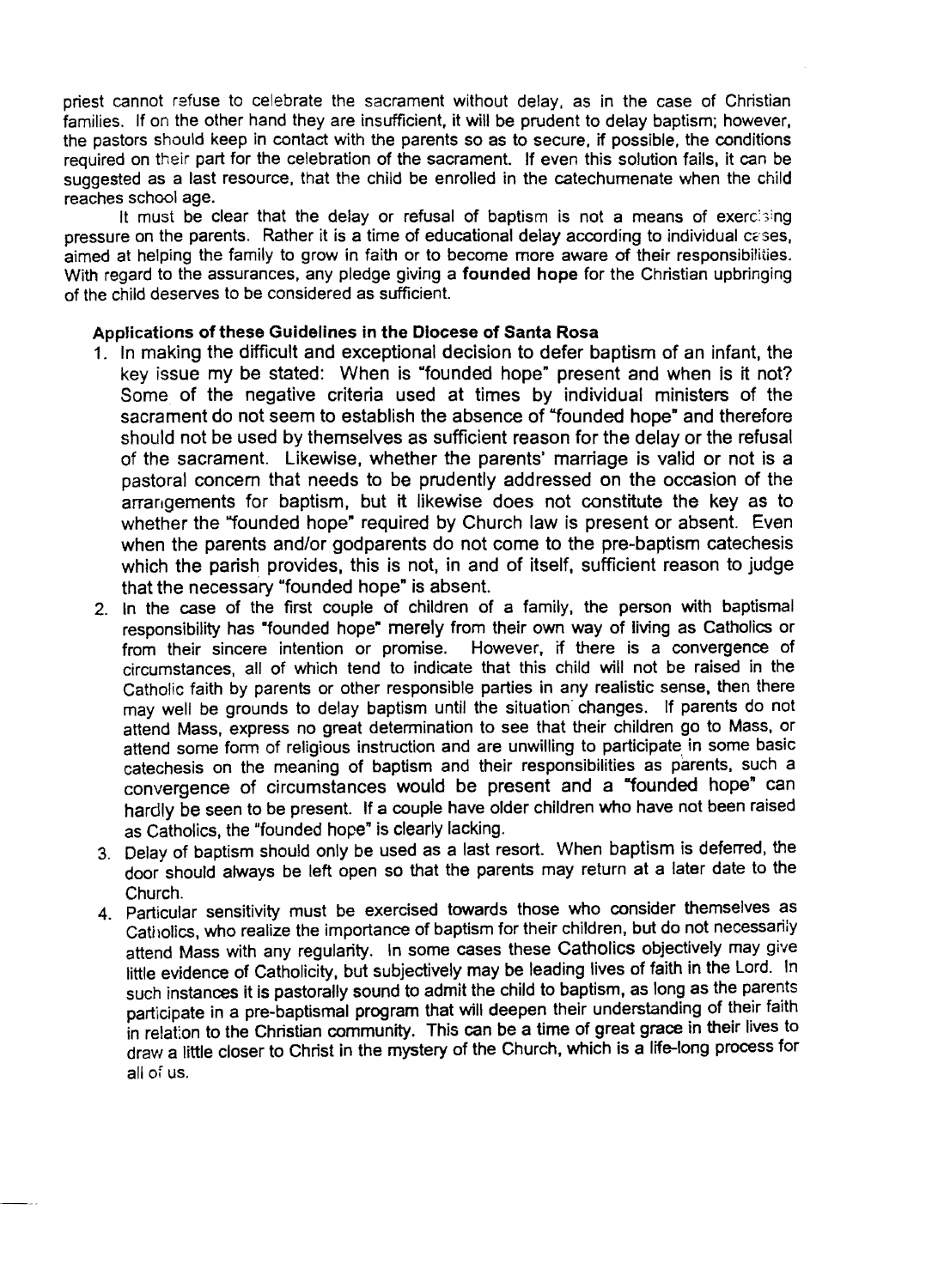### E. **PRE-BAPTISMAL CATECHESIS**

- 1. Catechesis is a ministry of the word which flows from the common worship and leads the faithful to witness through service. The goal of catechesis is to "make a person's faith 'become living, conscious, and active'" (N.C.D. #32). Programs of prebaptismal catechesis should move parents to a deeper faith life, and facilitate their incorporation into the worshipping community and its ministry of service. If they are prepared through a process that supports these goals of catechesis, they will enter into the ritual celebration with a deeper and more personal awareness of its meaning. its symbolism and its responsibilities.
- 2. Pastors are encouraged to involve lay couples in the ministry of baptismal catechesis, as they are able to share their own personal experiences. struggles and joys, of living out their faith in a Christian family. In smaller parishes, this catechesis can be given on a personal basis. In larger parishes, this catechesis may be given with a large number of parents but opportunity should be given for faith sharing. One formal session of catechesis is the minimum required. Godparents should be encouraged to attend but should not be absolutely required.
- 3. Parents who have been recently catechized in preparation for the baptism of a previous child are not required to participate in the one formal session of baptismal catechesis; however, the parish priest should encourage the parents to attend as an opportunity to deepen their own faith in preparation for the baptism of this new baby.
- 4. Each child must have at least one **godparent** (sponsor) or a child may have one of each sex (Canon 873). To be a godparent one must have completed the sixteenth year (an exception can be made by the priest or deacon for a just cause); be a confirmed practicing Catholic; not be bound by any canonical penalty; not be the father or mother. A baptized non-Catholic cannot act as a godparent but can be a Christian witness along with a Catholic sponsor. A non- baptized person cannot act as a godparent or witness. When a particular culture leads parents to seek more than two godparents It is the responsibility of the child's parents to determine the one or two principal godparents for the Church records.

A godparents' responsibility is the nurturing of the faith life of the infants and support of the parents. The ministry of godparent is not viewed by the Church as merely an honorary position, nor does this presume the physical or financial support of the Infant. It is preferable that the godparent(s) live in close enough proximity to the child and his/her family to take an active part in the faith lives of the parents and child, but this cannot be a condition for being a godparent (See Canons 872, 873, 874).

- 5. Although most Catholics are familiar with the conferral of the Sacrament of Baptism through infusion (pouring of water over the head of the person to be baptized), the Church has in recent times reinstated the Rite of Immersion. During the pre-baptismal catechesis the possibility of immersion should be explained, what is entailed in the rite and why it is more symbolic to baptize by immersion.
- 6. According to the documents of the Second Vatican Council, (cf. *uturgy.* Chapter 1. #27). as well as the Rite of Baptism for Children, a communal celebration of the sacrament is to be preferred to that which is individual and 'quasi-private', In keeping with this norm, baptism in the context of the Eucharist is highly recommended. "If possible, baptism should take place on Sunday, the day on which the Church celebrates the paschal mystery. It should be conferred in a communal celebration for all the recently born children, and in the presence of the faithful, or at least of relatives, friends, and neighbors, who are all to take an active part in the rite." (Rite of Baptism for Children, #32, also see Canon 856).